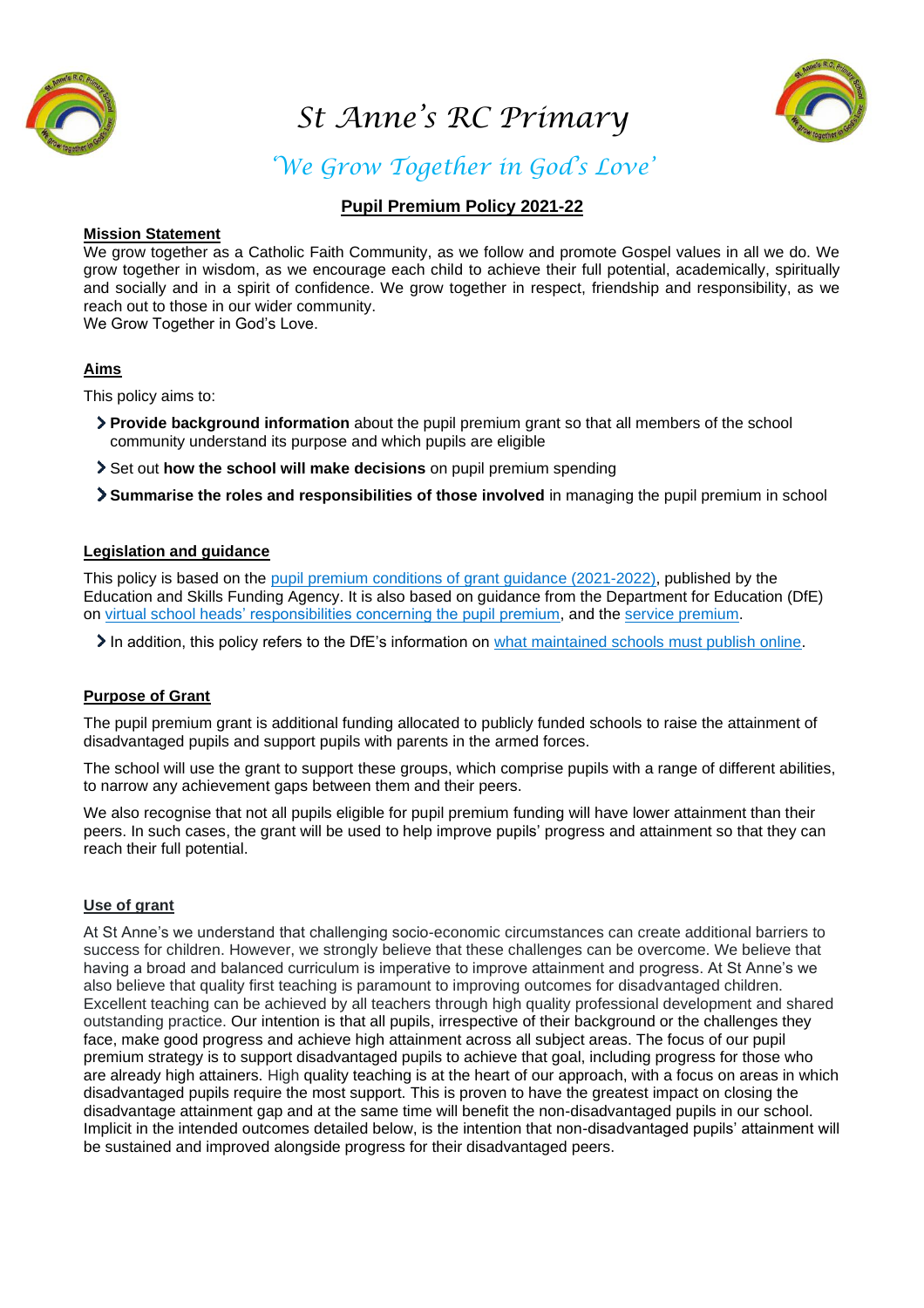All children need opportunities to enrich their lives through first hand experiences. We ensure that where children are unable to access these through home, the opportunities are provided for them by school. This ensures all children have access to a wide variety of cultural capital, experiences and opportunities to help them flourish, grow and achieve their full potential.

Our strategy is also integral to wider school plans for education recovery, notably in its targeted support through the National Tutoring Programme for pupils whose education has been worst affected, including nondisadvantaged pupils.

Our approach will be responsive to common challenges and individual needs, rooted in robust diagnostic assessment, not assumptions about the impact of disadvantage. The approaches we have adopted complement each other to help pupils excel. To ensure they are effective we will:

- ensure disadvantaged pupils are challenged in the work that they're set
- act early to intervene at the point need is identified
- adopt a whole school approach in which all staff take responsibility for disadvantaged pupils' outcomes and raise expectations of what they can achieve

Our spending strategy is informed by research evidence, including the guide [published by the Education](https://educationendowmentfoundation.org.uk/evidence-summaries/pupil-premium-guide/)  [Endowment Foundation \(EEF\);](https://educationendowmentfoundation.org.uk/evidence-summaries/pupil-premium-guide/) Ofsted: Children hardest hit by COVID-19 pandemic are regressing in basic skills and learning - GOV.UK [\(www.gov.uk\)](http://www.gov.uk/) and<https://www.cam.ac.uk/stories/digitaldivide>

The key challenges to achievement that we have identified among our disadvantaged pupils are for this academic year are:

- 1. Attendance: Maintaining current good levels of attendance is imperative to ensure that all children attend school in order to access all that school offers
- 2. Emotional Health and Well-being
- 3. Speech and language / vocabulary / writing
- 4. Phonics and reading
- 5. Math
- 6. Limited cultural capital and enrichment activities

Below are some examples of how St Anne's uses the grant include (but are not limited to):

- Retention of pastoral staff to support families who are vulnerable
- Retention and appointment of Teaching assistants and teachers to make staff to pupils more favorable and allow for collaborative learning, small group learning in addition to allowing interventions to be run.
- Targeted speech and language interventions including NELI and breakfast club
- Engaging with the National Tutoring Programme to provide a blend of tuition, mentoring and schoolled tutoring for pupils whose education has been most impacted by the pandemic: targeting maths, phonics and reading inference
- Enhance cultural capital and increase first hand experiences,

We will publish our strategy on the school's use of the pupil premium in each academic year on the school website, in line the DfE's requirements on what maintained schools must publish online and using the templates on GOV.UK.

Our pupil premium strategy is available here: [PUPIL PREMIUM | Annes \(stannesrc.co.uk\)](https://www.stannesrc.co.uk/pupil-premium)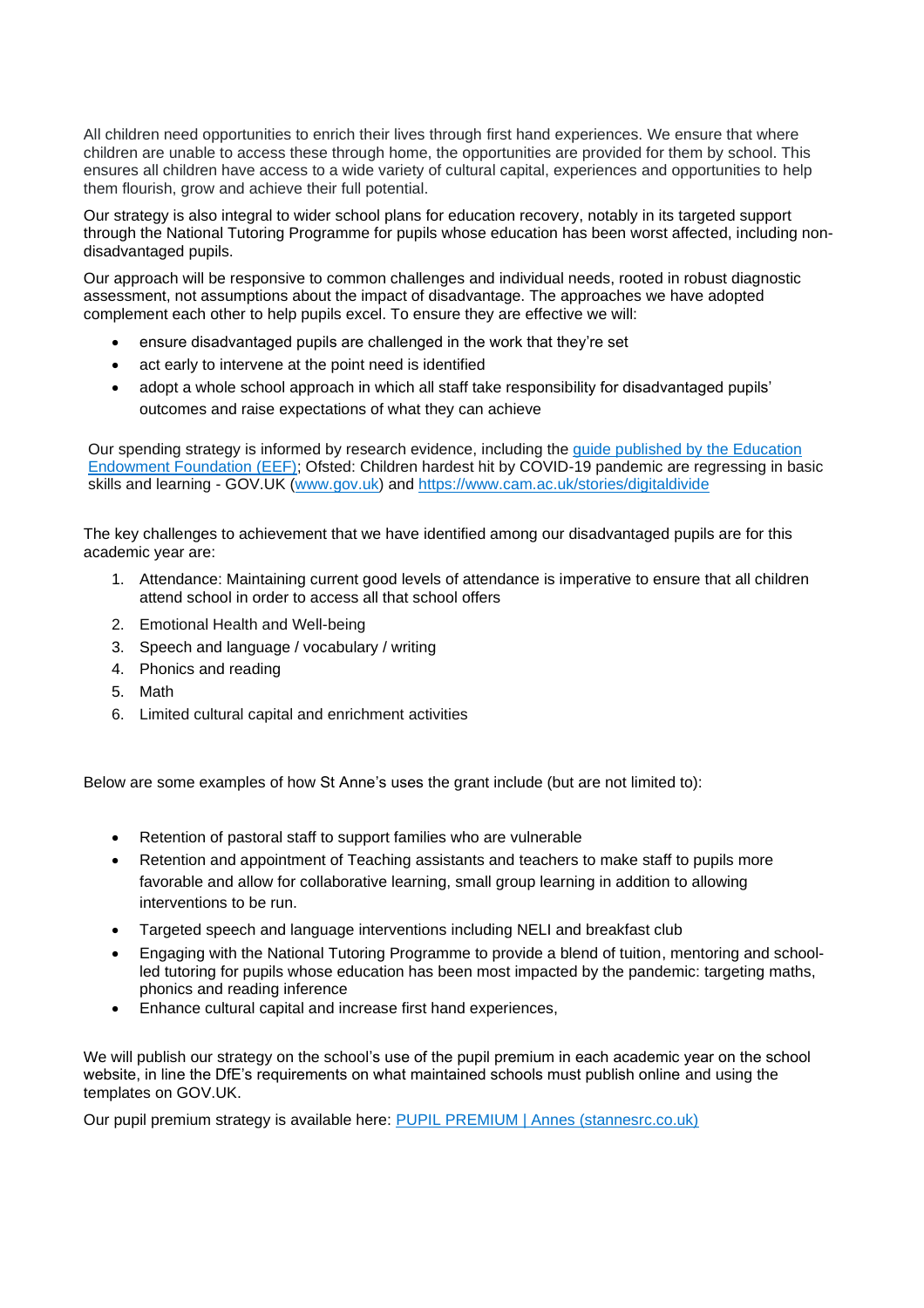## **Eligible pupils**

The pupil premium is allocated to the school based on the number of eligible pupils in reception to Year 6.

Eligible pupils fall into the categories explained below.

#### **1 Ever 6 free school meals**

Pupils recorded in the most recent October school census who are known to have been eligible for free school meals at any point in the last 6 years (as determined by the DfE's latest conditions of grant guidance).

This includes pupils first known to be eligible for free school meals in the most recent October census.

It does not include pupils who received universal infant free school meals but would not have otherwise received free lunches.

#### **2 Looked after children**

Pupils who are in the care of, or provided with accommodation by, a local authority in England or Wales for at least 1 day. Allocations will be provisionally based on the children looked-after data return in March of the previous year, and then confirmed in December of the current year based on the children looked-after data return in March of the current year.

#### **3 Post-looked after children**

Pupils recorded in the most recent October census who were looked after by an English or Welsh local authority immediately before being adopted, or who left local authority care on a special guardianship order or child arrangements order.

#### **4 Ever 6 service children**

Pupils recorded in the most recent October census:

- With a parent serving in the regular armed forces
- Who have been registered as a 'service child' in the school census at any point in the last 6 years (as determined by the DfE's latest conditions of grant guidance), including those first recorded as such in the most recent October census
- In receipt of a child pension from the Ministry of Defence because one of their parents died while serving in the armed forces

#### **Roles and responsibilities**

#### **Headteacher and senior leadership team**

The headteacher and senior leadership team are responsible for:

- Keeping this policy up to date, and ensuring that it is implemented across the school
- Ensuring that all school staff are aware of their role in raising the attainment of disadvantaged pupils
- Planning pupil premium spending and keeping this under constant review, using an evidence-based approach and working with virtual school heads where appropriate
- Monitoring the attainment and progress of pupils eligible for the pupil premium to assess the impact of the school's use of the funding
- Reporting on the impact of pupil premium spending to the governing board on an ongoing basis
- Publishing the school's pupil premium strategy on the school website each academic year, as required by the DfE
- Publishing information on the school's use of the pupil premium on the school website, as required by our funding agreement and in line with guidance from the DfE
- Providing relevant training for staff, as necessary, on supporting disadvantaged pupils and raising attainment